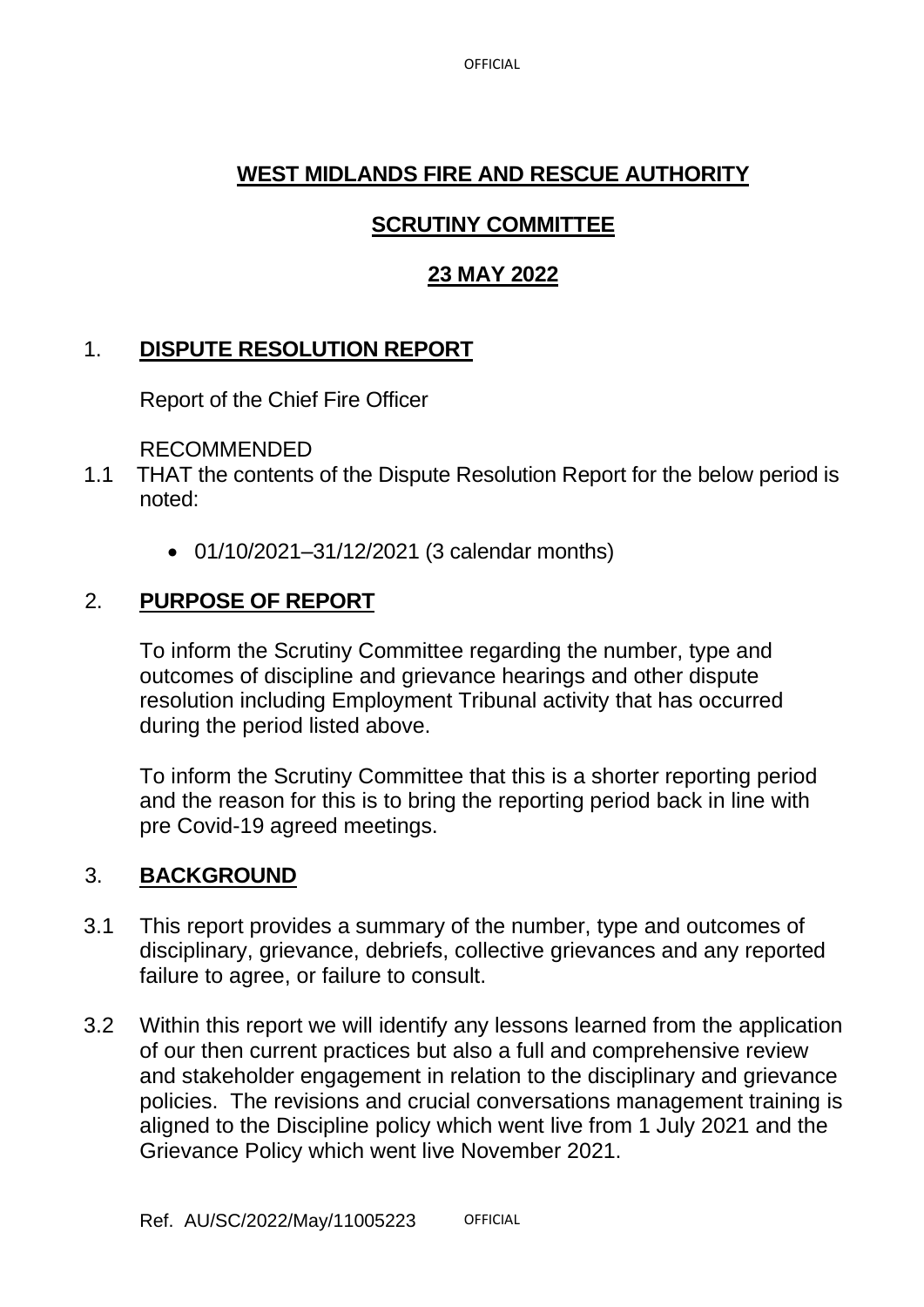Following on from crucial conversations courses and to support the ongoing development of our managers, we are delivering sessions covering 'The Manager as Mediator'. These sessions are run by the same organisation who delivered Crucial Conversations Line Managers sessions. We also considered feedback and regular discussions with Trade Unions/Representative Bodies and other employees within the Service. Feedback is also noted after case debriefs which we hold once a case has come to an end.

3.3 Discussions frequently take place at Joint Consultative Committee and monthly Joint Working Party meetings around the application of the case management policy.

## 4. **SUMMARY OF CASES**

#### 4.1 **Grievances**

#### **Summary of Grievance Position**

During this 3 month reporting period there have been 4 grievances lodged.

1 grievance started as a collective grievance with multiple employees, however because of the fact finding exercise all employees except 1 withdrew from the process, culminating in 1 stand-alone individual grievance.

- 3 grievances were grey book (Male)
- 1 grievance was from Control (Female)

| Grievance 1 | Working relationships,<br>behaviours and<br>leadership styles<br>displayed by<br>management.                 | Fact-finding investigation<br>resulted in the grievance no<br>longer being a collective matter<br>but an individual grievance that<br>was not upheld, no appeal was<br>lodged.  |
|-------------|--------------------------------------------------------------------------------------------------------------|---------------------------------------------------------------------------------------------------------------------------------------------------------------------------------|
| Grievance 2 | Employee believed to<br>be substantiated in<br>line with the current<br><b>Managing Vacancies</b><br>policy. | With the agreement of all<br>parties this grievance was<br>managed informally, the<br>outcome was that the employee<br>accepted 'Manager A' position<br>which became available. |

OFFICIAL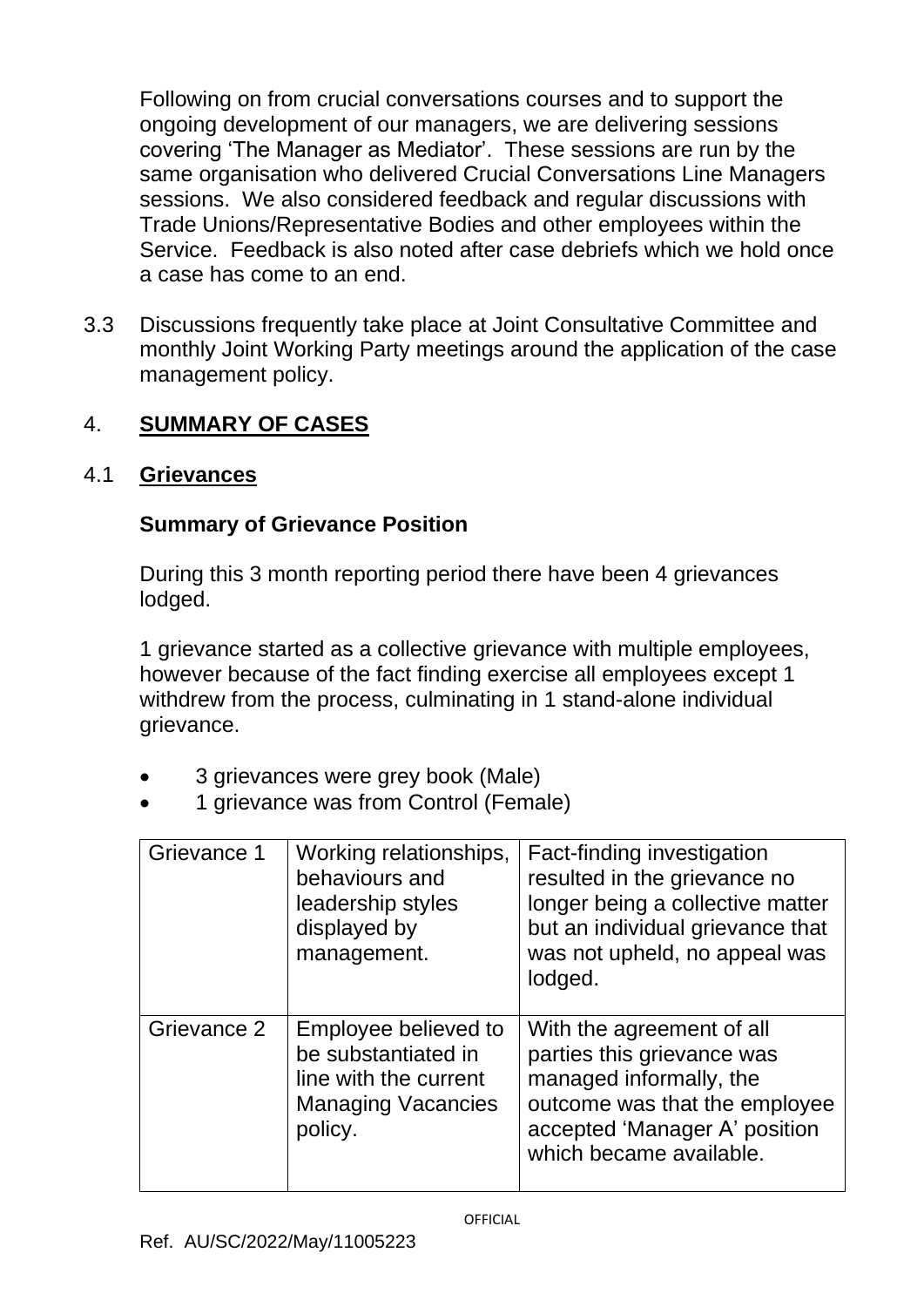| Grievance 3 | Employee did not<br>wish to declare their<br>Covid vaccination<br>status                                        | Grievance was not upheld, and<br>an appeal has been lodged.<br>The outcome following appeal<br>meeting was that this grievance<br>was upheld.         |
|-------------|-----------------------------------------------------------------------------------------------------------------|-------------------------------------------------------------------------------------------------------------------------------------------------------|
| Grievance 4 | <b>Retired Employee</b><br>raised a grievance<br>based on age<br>discrimination around<br>his retirement dates. | Appeal part upheld and ACAS<br>early conciliation has taken<br>place with all parties. The<br>employee has made a claim to<br>the employment tribunal |

| Position                  | Green or Grey | Gender<br>reassignment | Age | Ethnicity/Race  | Sexual Orientation   Disability   Marital Status |           |                      | Pregnancy or<br>maternity | Religion or<br>belief |
|---------------------------|---------------|------------------------|-----|-----------------|--------------------------------------------------|-----------|----------------------|---------------------------|-----------------------|
| WCdr A                    | Grey          | Male                   | 53  | White - english | <b>DNS</b>                                       | <b>No</b> | Civil<br>partnership | N/A                       | Christianity          |
| <b>WCdrB</b><br>(Control) | Grey          | Female                 | 48  | White - english | Heterosexual                                     | <b>No</b> | Married              | <b>DNS</b>                | None                  |
| FF                        | Grey          | Male                   | 40  | White - english | <b>DNS</b>                                       | <b>No</b> | Single               | N/A                       | <b>DNS</b>            |
| CCdr                      | Grey          | Male                   | 45  | White - english | Heterosexual                                     | <b>No</b> | Married              | N/A                       | Christianity          |

Analysis of the equality data supports no impact on any specific group. The above table will confirm a full breakdown of the equality data for each case.

It was identified through policy consultation, SET, Stakeholder engagement, Trade Union feedback that management training is required to support the Grievance process, which has been picked up by PSS Management. The day-to-day management of people and specifically through the formal investigation process has also been factored.

Monthly breakdown on all grievance cases is presented at the HR Joint Working Party meeting.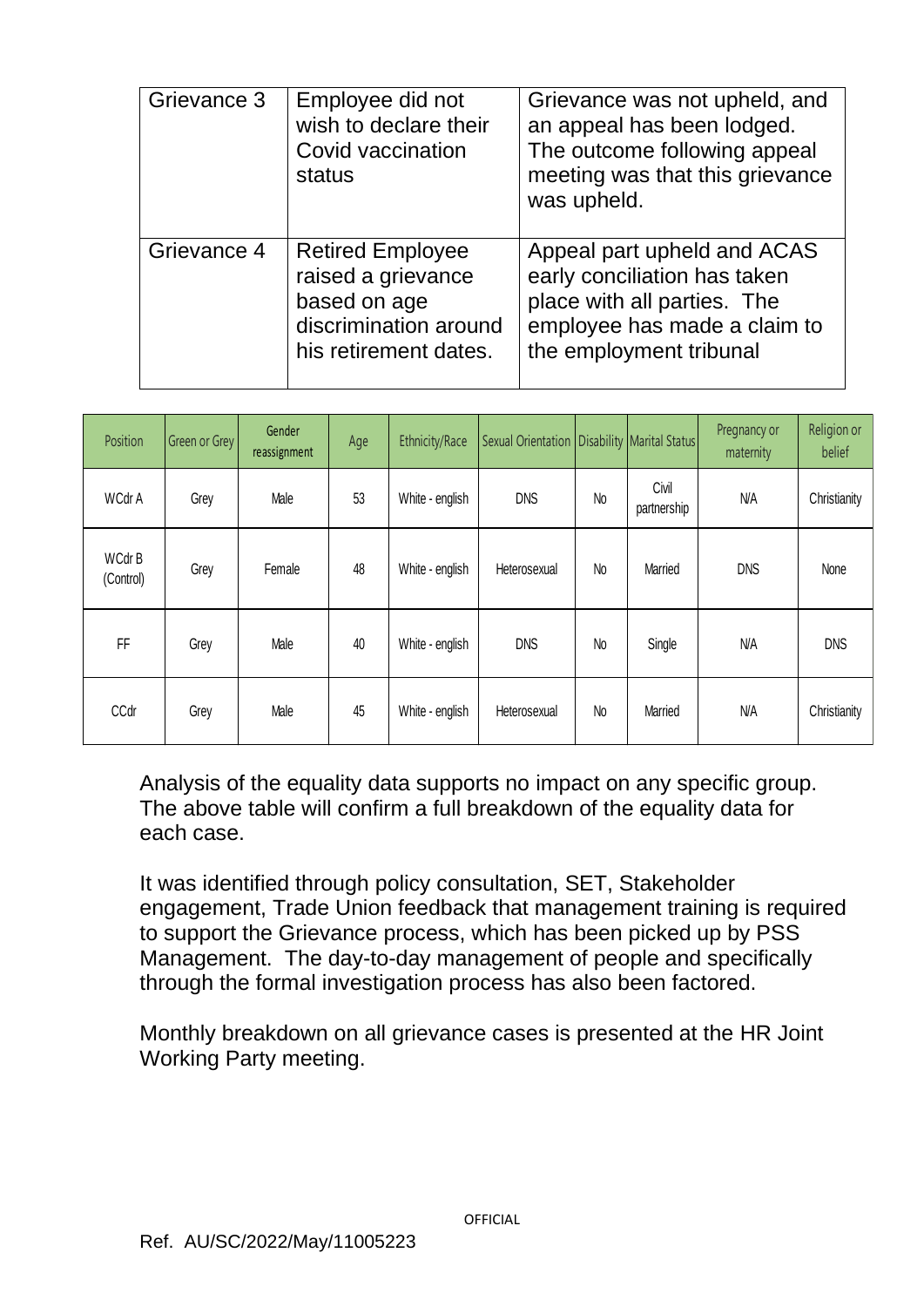### 4.2 **Disciplinary Cases**

There were 5 disciplinary cases in this 3 month reporting period.

- 5 were grey book male employees
- 4 cases were investigated under Gross Misconduct
- 1 investigated under Misconduct

| Disciplinary 1<br><b>Misconduct</b>          | Employee breaching the<br>Covid rules that were set out<br>by the Brigade, did not adhere<br>to self-isolation instruction<br>following close contact with<br>someone who had tested<br>positive for Covid-19 | Outcome 6 months<br>written warning; no<br>appeal logged                                                                          |
|----------------------------------------------|---------------------------------------------------------------------------------------------------------------------------------------------------------------------------------------------------------------|-----------------------------------------------------------------------------------------------------------------------------------|
| Disciplinary 2<br>Gross<br><b>Misconduct</b> | Inappropriate conduct and<br>physical contact towards a<br>female employee                                                                                                                                    | Outcome 6 months<br>written warning; no<br>appeal logged.                                                                         |
| Disciplinary 3<br>Gross<br><b>Misconduct</b> | Inappropriate usage of West<br><b>Midlands Fire Service ICT</b><br>equipment.                                                                                                                                 | The outcome was that<br>there was no case to<br>answer.                                                                           |
| Disciplinary 4<br>Gross<br><b>Misconduct</b> | Alleged criminal charges in<br>relation to GBH                                                                                                                                                                | Investigation ensued<br>to a formal hearing<br>where the outcome<br>was a 12 month final<br>written warning. No<br>appeal lodged. |
| Disciplinary 5<br>Gross<br><b>Misconduct</b> | Safeguarding alert disclosure<br>to West Midlands Fire Service                                                                                                                                                | <b>External investigation</b><br>resulted in dismissal;<br>Appeal lodged<br>dismissal outcome<br>upheld.                          |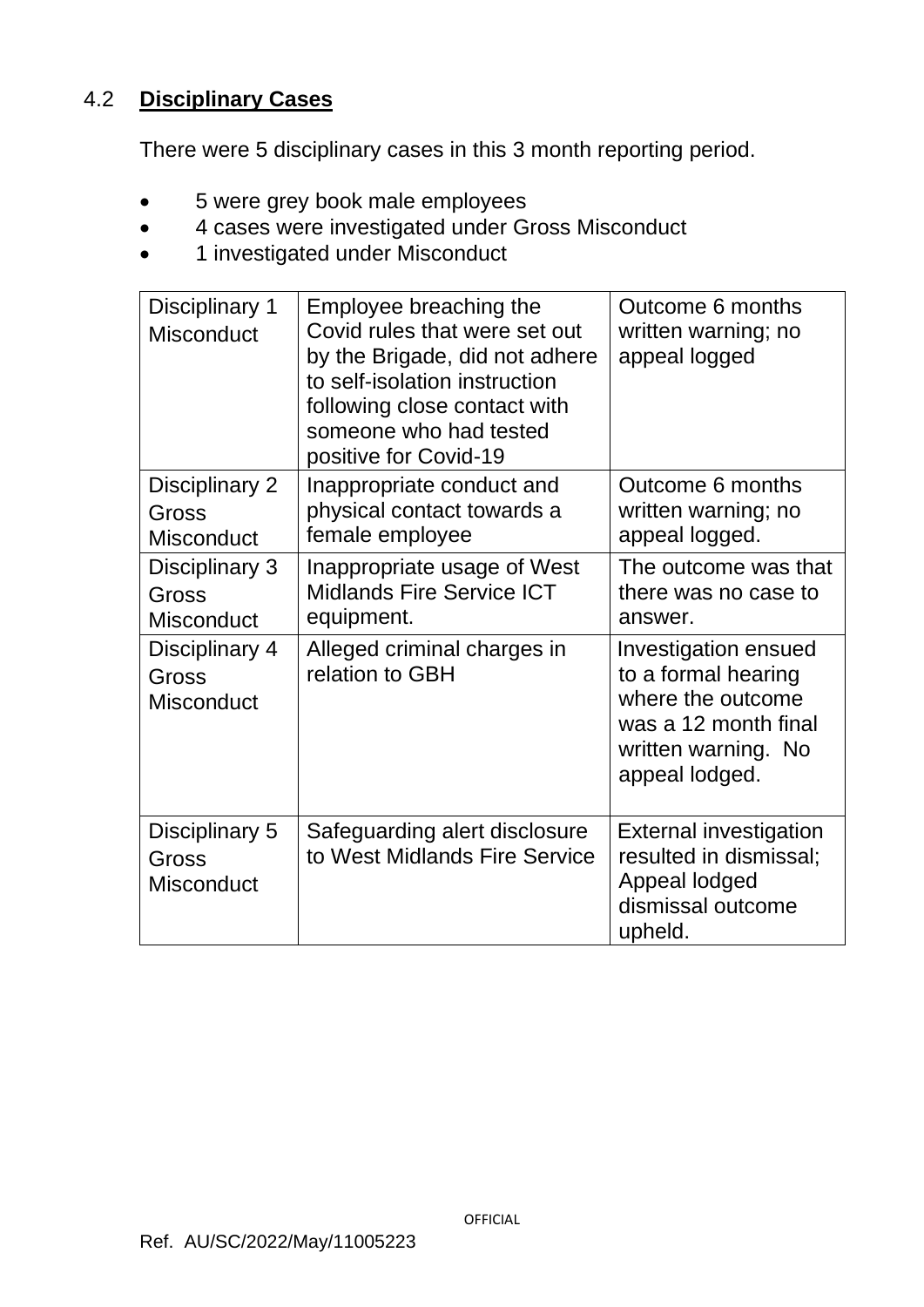|                 | <b>Green or</b> | Gender       |     |                       | <b>Sexual</b>       |                   | <b>Marital</b> | <b>Pregnancy or</b> | <b>Religion or</b> |
|-----------------|-----------------|--------------|-----|-----------------------|---------------------|-------------------|----------------|---------------------|--------------------|
| <b>Position</b> | Grey            | reassignment | Age | <b>Ethnicity/Race</b> | <b>Orientation</b>  | <b>Disability</b> | <b>Status</b>  | maternity           | <b>belief</b>      |
|                 |                 |              |     |                       |                     |                   |                |                     |                    |
| FF              | Grey            | Male         | 28  | White - english       | Heterosexual        | No                | Single         | N/A                 | None               |
|                 |                 |              |     |                       |                     |                   |                |                     |                    |
| WCdr B          | Grey            | Male         | 43  | White - english       | Heterosexual        | No                | Single         | N/A                 | Not Stated         |
|                 |                 |              |     |                       |                     |                   |                |                     |                    |
| T/FF            | Grey            | Male         | 35  | White - english       | Prefer Not to State | Not Stated        | Single         | N/A                 | None               |
|                 |                 |              |     |                       |                     |                   |                |                     |                    |
| FF              | Grey            | Male         | 65  | White - english       | Heterosexual        | No                | Single         | N/A                 | Christianity       |
|                 |                 |              |     |                       |                     |                   |                |                     |                    |
|                 |                 |              |     | Mixed - White &       |                     |                   |                |                     |                    |
| FF              | Grey            | Male         | 30  | Asian                 | Not stated          | Not stated        | Single         | N/A                 | Not Stated         |

Analysis of the equality data there has been no impact on any specific group. The above table will confirm a full breakdown of the equality data for each case.

## 5. **EMPLOYMENT TRIBUNALS**

The Service has received 1 employment tribunal for claims under racial discrimination during this reporting period, there are no scheduled ACAS early conciliation meetings for this case.

Separately to the above, there has been 1 early conciliation case late December and the employee has made a claim to the employment tribunal.

## 6. **DEBRIEFS AND LEARNING OUTCOMES**

Substantial revisions continue to be made to our policies, toolkits, procedures and practices.

# 7. **TRAINING AND DEVELOPMENT FOR LINE MANAGERS**

Following feedback from SET the trade unions and managers through the Disciplinary and Grievance stakeholder group and HR JWP a decision has been taken to provide those involved in people management including Trade Unions, line managers and PSS Business Partners training through external training providers ACAS and ABD CCT (achievement by design Coaching Consulting training). The training that was provided is stated below:

- o **Disciplinary Investigations** (78 managers and BPs attended)
- o **Disciplinary Commissioning and Appeals** (29 managers and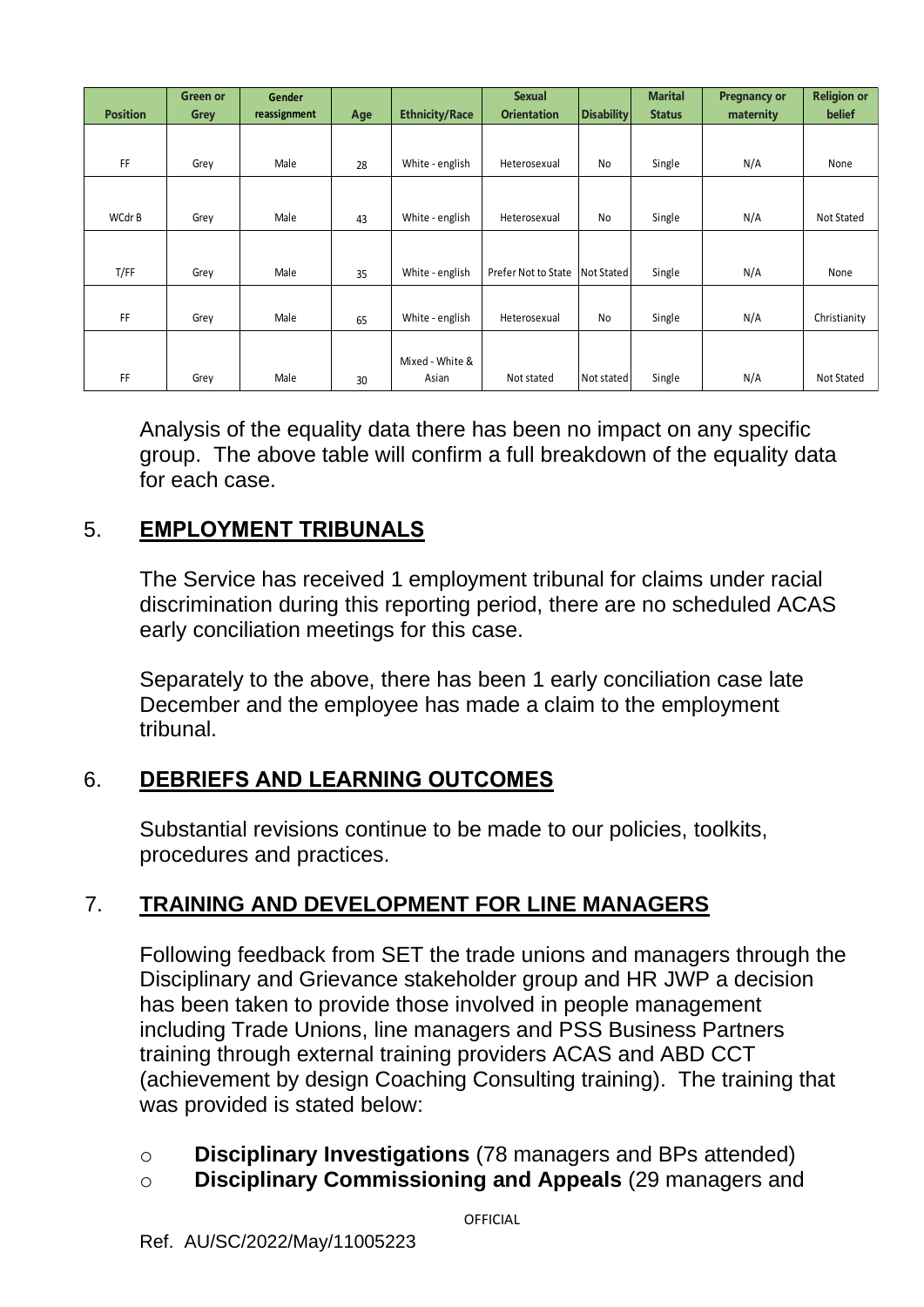BPs attended this course *(limited availability with this course)*

- o **Crucial Conversations** (68 managers, BPs and Trade Unions officials attended)
- o **The Manager and Mediator courses** (562 attendees this includes BPs)

## 8. **POLICIES AND PROCEDURES**

The Disciplinary policy and the Grievance policy are available for all employees on MESH. Detailed analysis and a fresh review of these processes is currently underway as part of the Head of HR Enabler objectives.

### **Disciplinary Policy and Toolkit**

Following an extensive engagement process, we have made some significant changes to the way we develop and engage on our people policies. All our policies are currently consulted with our Trade Unions, and on considering lessons learnt, information from our debrief process and feedback from managers and trade unions we have identified further areas of improvement.

As an outcome of this feedback, we have revised the new discipline policy to provide a clear and concise framework to support managers decision making and application of the process.

The supporting toolkit contains additional supportive information, guidance, and template documents.

The revised policy focuses on the informal process, trying to resolve issues early, sharing advice and guidance through the day-to-day management and in a timely manner. This will help to resolve issues where appropriate and prevent escalation. Our PSS Business Partners will also be meeting with managers to go through the changes to support understanding and the application of the policy.

All employees are made aware that they need to be accountable for their conduct and behaviours and Managers need to ensure the expectations on all staff to uphold our core values.

In support of this we have provided crucial conversations training to all managers to support the early intervention and conversation to prevent the escalation of an issue to formal disciplinary stages. This will also assist in managing the informal stage of the discipline policy should it be